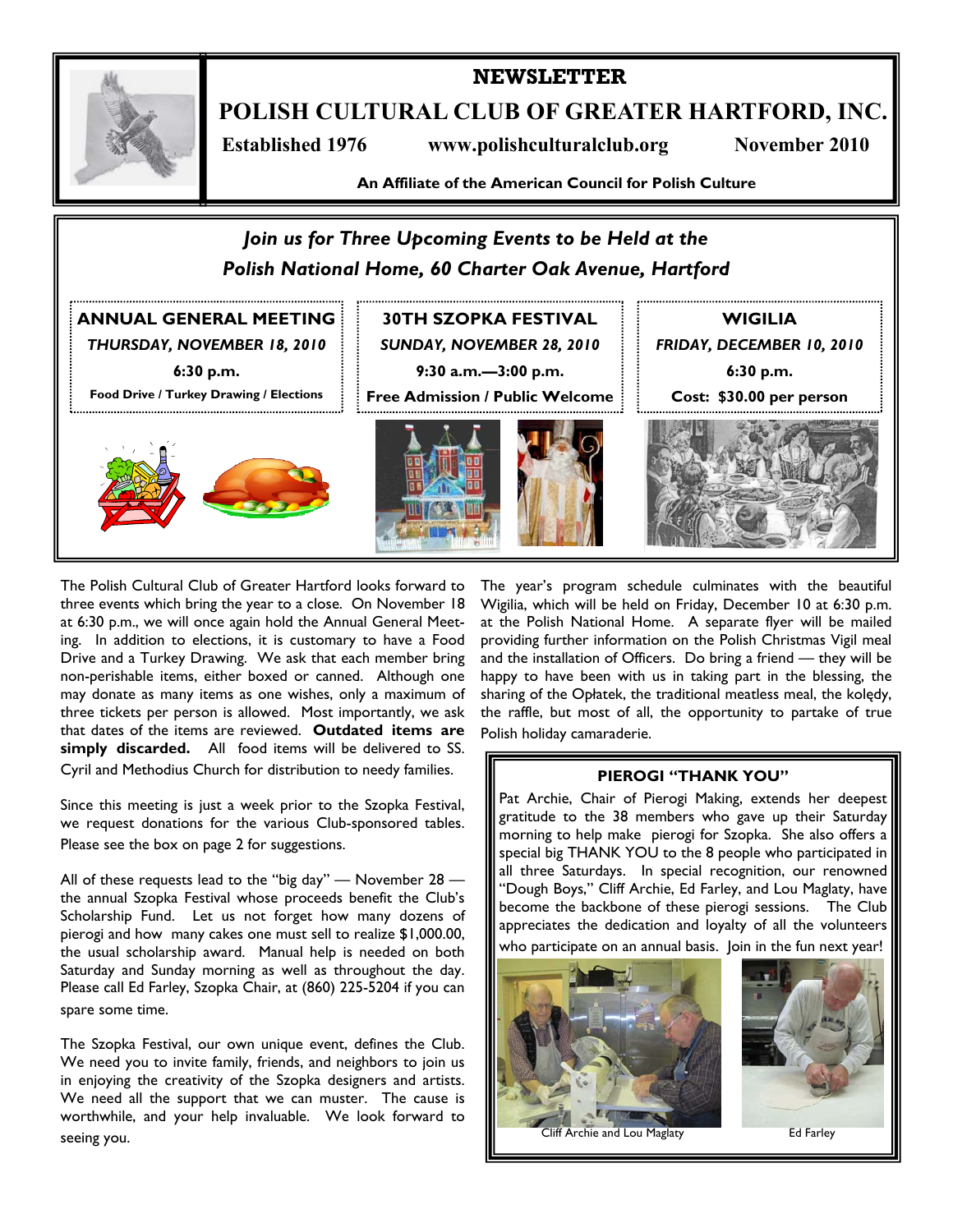

# *Page 2* **NEWSLETTER**

# **FROM THE PRESIDENT'S DESK**

Dear Friends,

As I begin to write this letter, it is difficult to believe that my two years of Presidency, as promised, have come to an end. The time has been exhilarating. More than ever, I recognize the extraordinary members who comprise the Polish Cultural Club of Greater Hartford.

Although Convention 2009 is now a memory, the planning, preparing, executing, and follow through will forever be embedded among my favorite thoughts. From that Tuesday evening of true Polish welcome with accordion and song, to Mass celebrated at our beautiful SS. Cyril and Methodius Church with 65 enjoying breakfast, the week was surreal. The Polish spirit began to soar and reached its zenith as we expressed "*Do zobaczenia*" to our guests as they set off for varying parts of the United States. Yes, you made this event happen, and I thank you.

Programs, too, were of distinction and enjoyment. The background history on Crazy Horse, important cultural topics such as "*pisanki*," oral history, Polish artists, the Katyń tragedy, and the visit to the Polish Center of Discovery and Learning aided in fostering our mission. Celebrating Chopin's 200th birthday with pianist Melody Fader and the gala reception that followed was certainly a highlight of 2010. It was an exciting two years.

Now, it is with sincere appreciation that I say farewell as the eleventh President of the Club. It has been a "great run" thanks to those of you who are true members. The Club is most fortunate to have a nucleus of workers who commit to taking on a task, giving it their best, and thus, bringing pride to the Polish Cultural Club of Greater Hartford,

You have truly done much to raise my Polish spirit. It is my hope and prayer that we do all that we can to enable our new President and Executive Committee to continue soaring like our symbolic Polish eagle.

Z całego serca, dziękuje Państwu. *Anna-Mae Maglaty*

And to you, Anna-Mae, the entire membership of the Club expresses a debt of gratitude for the tireless dedication in which you led our organization for the past two years, for the high standard of excellence you exhibited at all times by example, and most of all, for demonstrating what it means to be Polish in spirit and action. Your Polish pride shines through in all that you do, and, as a result, all of Polonia has benefited. Thank you!



## **SZOPKA DONATIONS REQUESTED**

#### **(You may bring to Annual Meeting on November 18)**

Raffle Table (Chairs: *Joan Godlewski, Helen Rogalsky)*

Gifts and Gift Certificates — minimum of \$20.00

Unique Boutique (Chairs*: Florence Langridge, Ann Oleasz)*

Gifts received but never used

Donated Treasures (Chair: *Hedy Bruks*)

Jewelry and other small treasures

Game Booth (Chairs: *Mary Bogon, Carol Bogon Phelan*) Everyone is a winner for a dollar! Small donated items for adults and children.

Mrs. Jingles (*Alice Rogala*)

Candy, lollipops, peppermint sticks

**SUNDAY—November 28, 2010** 

Coffee Bar /Kawarnia (Chair: *Jen Jaronczyk*)

Homemade cakes and pastries

Country Kitchen (Chair: *Fran Pudlo*)

 Homemade cakes, pies, cookies, chrusciki, pączki, and other Polish delicacies

**All pastries must be delivered before 10:00 a.m. on Sunday. Please label any items that contain nuts or peanut butter and do not use toothpicks.** 

## Other Committee Chairs:

| Vendors:      | Virginia Pudlo and Mary Marek Hartz     |
|---------------|-----------------------------------------|
| Books:        | Ursula Brodowicz                        |
| 50/50:        | Krystyna Słowikowska Farley             |
| Św. Mikołaj:  | Cliff Archie assisted by Pat Archie     |
| Publicity:    | Mary Mazurek Heslin and Janice LaPenna  |
| Szopka Chair: | Edward Farley assisted by Louis Maglaty |

#### **ERRATUM—October Newsletter**

To correct spelling error: Wisława Szymborska, winner of on the Nobel Prize for Literature.

**NEWSLETTER STAFF Editor: Frances Pudlo President/Consultant: Anna-Mae Maglaty Staff: Carol Bogon Phelan, Judith Kabilis** 

 **Nancy Yiznitsky**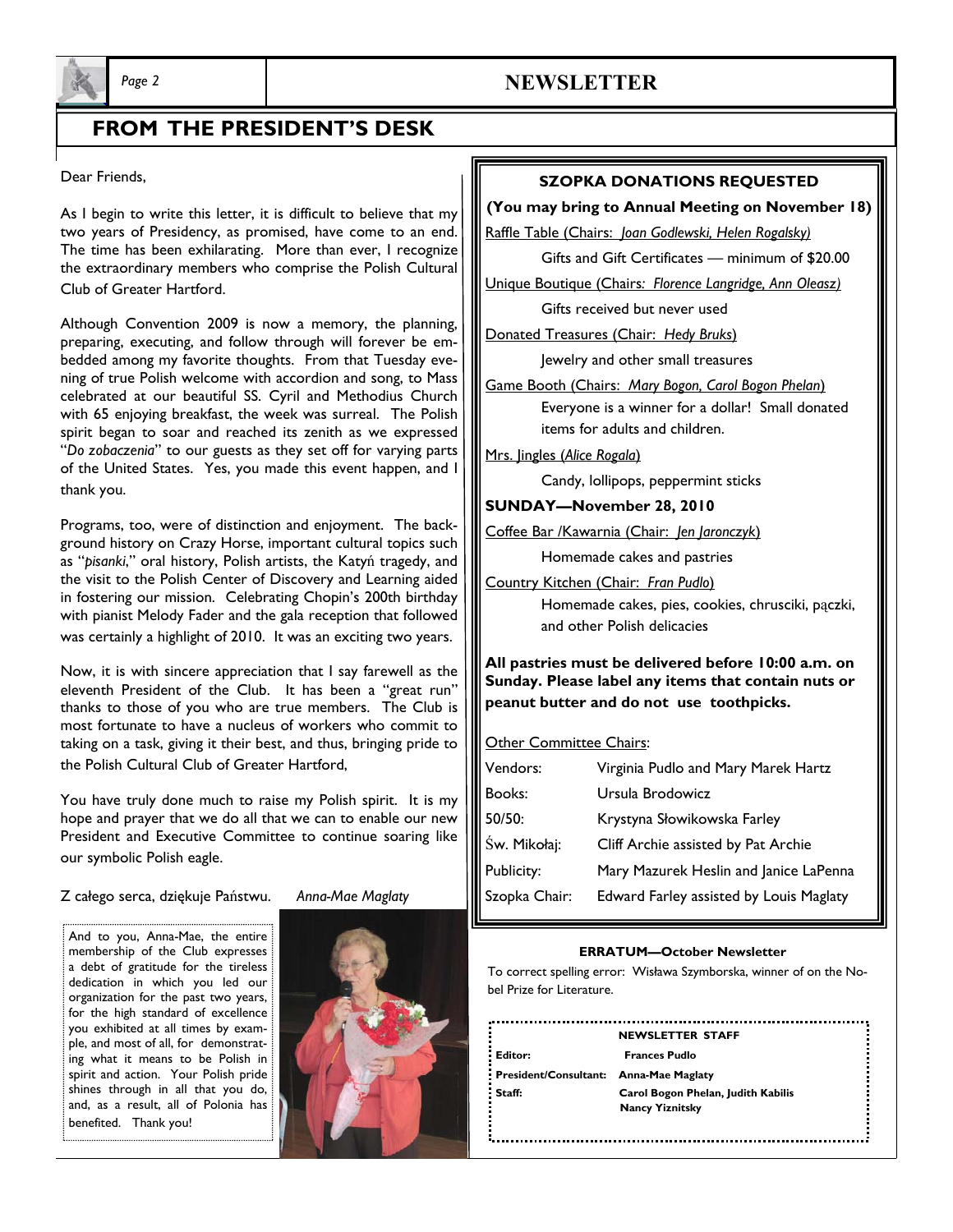# **DID YOU KNOW . . .** *Page 3*

# $\hat{\textbf{S}}$ WIĘTY MIKOŁAJ — THE POLISH SAINT NICHOLAS

The feast day of Święty Mikołaj is celebrated on December 6. Although there are numerous legends identified with this popular saint in Poland, the one that associates him with the season of Christmas and gift giving is the legend of the three daughters.



An impoverished nobleman had three daughters who were unmarried because he could not provide them with a dowry. Upon hearing this, Św. Mikołaj, who at that time was a young man, took gold pieces from his own coffers, and on the night of December 5, threw them into the window of the house. Shortly thereafter, the eldest daughter was wed to a man of noble birth. He did this again twice, with the result that all of the daughters were wed. This legend was the basis for the foundation in Poland called the *skrzynka Świętego Mikołaja*, or the coffer of St. Nicholas. It was founded by a rich lady in Kraków named Magdalena Wonzamowa, who in 1588 donated 700 złoty to the Brothers of Mercy, which she designated as a dowry for poor girls who wished to marry. An official of Kraków named Mikołaj Zebrzydowski strengthened this foundation when he donated 3,000 złoty for the "coffer of St. Nicholas" as a perpetual fund "for those young girls, who, being well brought up but because of indigent and insufficient funds come by some misfortune to lose their virtue and innocence." In 1786, the name was changed to the "dowry fund," which was dispensed by a religious group living near the church of St. Barbara in Kraków up until 1932.

In Poland, St. Nicholas is revered as the patron saint of cattle, horses, and sheep. His feast day falls during a time when wolves gathered together, attacking villages and generating great fear among those living in isolated areas. In the Kurpie region, the men fasted in order to beg St. Nicholas for protection against the wolves. People in the surrounding area brought linen, hemp, and poultry, and placed them on the altars as offerings.

In the Kraków area, the eve of the feast of St. Nicholas is awaited expectantly by the children. On this evening, a man dressed as a bishop in a mitre, a long coat, and holding a tall stick resembling a crozier, goes from house to house listening to the children recite their catechism and prayers. He praises obedient children, reminds the disobedient of their offenses and threatens them with a stick, but in the end, he distributes holy pictures, apples, and *pierniki*, cookies made from honey and spices.

The Polish Cultural Club of Greater Hartford has its very own Św. Mikołaj who makes a special appearance at our annual Szopka Festival. Cliff Archie, in the beautiful raiment of the saint (made by his mother), brings alive the spirit and tradition of the Polish Christmas season.

## *Wesołych Swiąt Bożego Narodzenia!*

Source: Sophia Hodorowicz Knab, Polish Customs, Traditions, and Folklore, Rev. Edition, 1996. Hippocrene Books, Inc., New York, NY,

### **2011 SUMMER STUDY IN POLAND ACPC Scholarship Award (\$2,000.00)**

Purpose: Enables American students of Polish descent to participate in SUMMER STUDY programs offered at Poland's fine universities, thereby enabling collegians to become more familiar with their culture, heritage, history, and language.

Criteria: Applicant must

- 1. Be an American citizen of Polish descent.
- 2. Attend an accredited school of higher learning.
- 3. Be entering junior or senior year at a college/university.
- 4. Have ACPC affiliation by:
	- a. Belonging to an ACPC affiliate or supporting org.
	- b. Be an individual member
	- c. Be RECOMMENDED by a member, affiliate, or supporting organization.

The application form is available on the ACPC website: www.polishcultureacpc.org. **Deadline: April 1, 2011.**

Contact: Camille Kopielski, ACPC Scholarship Chair 1015 Cypress Drive, Arlington Heights, IL 6005 Tel.: (847) 394-2520

## **A POLISH "MUST SEE" TREASURE**

Who are we? What is our story? PCCGH members and friends addressed these questions during a recent trip to the Polish Center of Discovery and Learning at Elms College in Chicopee, MA. After many years of major renovations, upgrades, and additions, the Center has been transformed into a gem of a Polish-American museum and cultural center. Staś Radosz, Executive Director, led the group through various historic and cultural exhibits, memorabilia, and collections which document the spectrum of the Polish and Polish-American experience. There is something for everyone. The "Journey to America Gallery" exhibits documents, photos, trunks, and clothing depicting the arrival of Polish immigrants in America. There are "Folk Art," "Made in America," and "Music Theater and Sports" galleries; "Modern Polish History" and "Genealogy" reading rooms; and, currently under construction, a "Polish Cottage" exhibit which will replicate an early 20th century rural Polish home, and the "Children's Room" which will include paintings of castles and villages and host a Polish dragon. The Center, located on 33 South Street, is open Monday-Friday, 1 p.m.-5p.m. and by appointment. Telephone: (413) 592-0001. A visit is highly recommended.

Submitted by Stan Włodarczyk and Nancy Yiznitsky